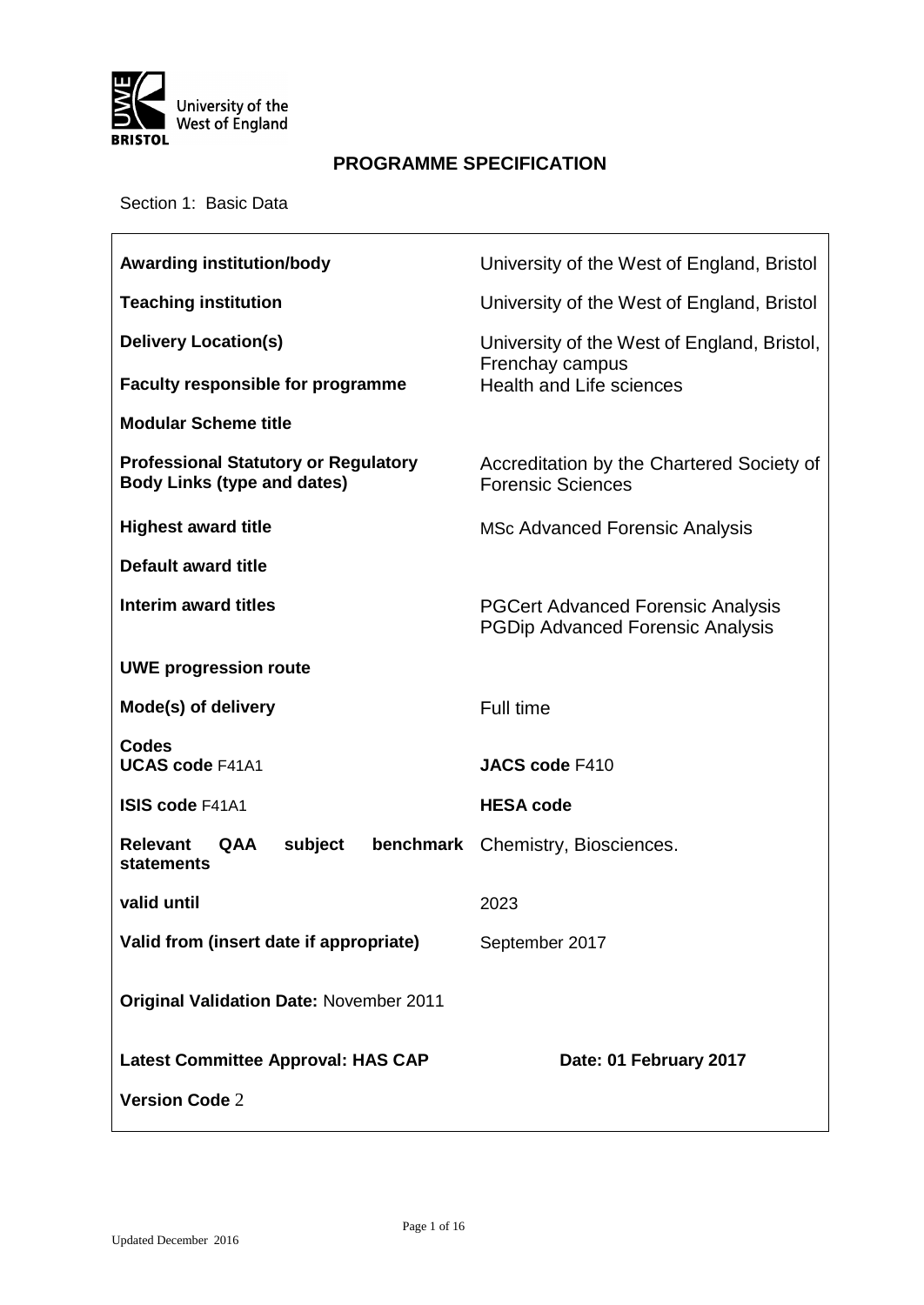#### **Section 2: Educational aims of the programme Context**

• The MSc Advanced Forensic Analysis is a one year full time postgraduate programme designed to provide students with an advanced understanding of the main areas of forensic science. There has been a rapid growth in UK postgraduate provision in the forensics subject area in recent years, which has reflected an increasing demand from undergraduates who increasingly need a post-graduate qualification to boost their employability. Most of these are very broad courses entitled 'Forensic Science', which act as conversion courses for non-forensic science graduates, or specialise in a particular area such as 'Forensic Archaeology' and "Forensic Toxicology" . However, this programme offers students with an existing qualification in forensic science, the opportunity to build on the knowledge gained at undergraduate level and acquire an advanced knowledge of all main aspects of forensic science. This course offers modules in all three key areas of forensic science i.e. biology, chemistry and crime scene science and also a module covering more advanced aspects of research and statistics as well as conducting a research project, either based at the university or on placement with one of the forensic providers.

### **General Aims:**

This programme is designed to offer an advanced, flexible professional educational programme in the main areas of forensic science. The design of the programme enables the student to:

- study more advanced aspects of forensic science from scenes of crime issues, through lab analysis to court room presentations;
- pursue an in-depth knowledge of analytical themes in chemical and biological science which are both appropriate to forensic science and which also underpin a variety of other emerging areas of scientific work;
- develop advanced knowledge, understanding and skills to produce new ideas, concepts and solutions;
- develop research skills; specifically advanced analysis, collection and interpretation of data and production of publishable standard of work.
- apply their learning in the workplace or to further education;
- acquire and apply a wide range of appropriate professional skills;
- pursue advanced level learning for career development in forensic science;
- develop autonomy in the learning process and to become effective self directed learners;
- achieve a high level of presentation and defence of own work.

#### **Specific aims**:

The programme specifically aims to provide the educational and resource environment which will enable students with a background in forensic science at degree level or equivalent to :-

- acquire an in depth and advanced knowledge of the current concepts and approaches to all main areas of forensic science;
- develop the ability to critically assess the methods and concepts at an advanced level in relation to all main areas of forensic science;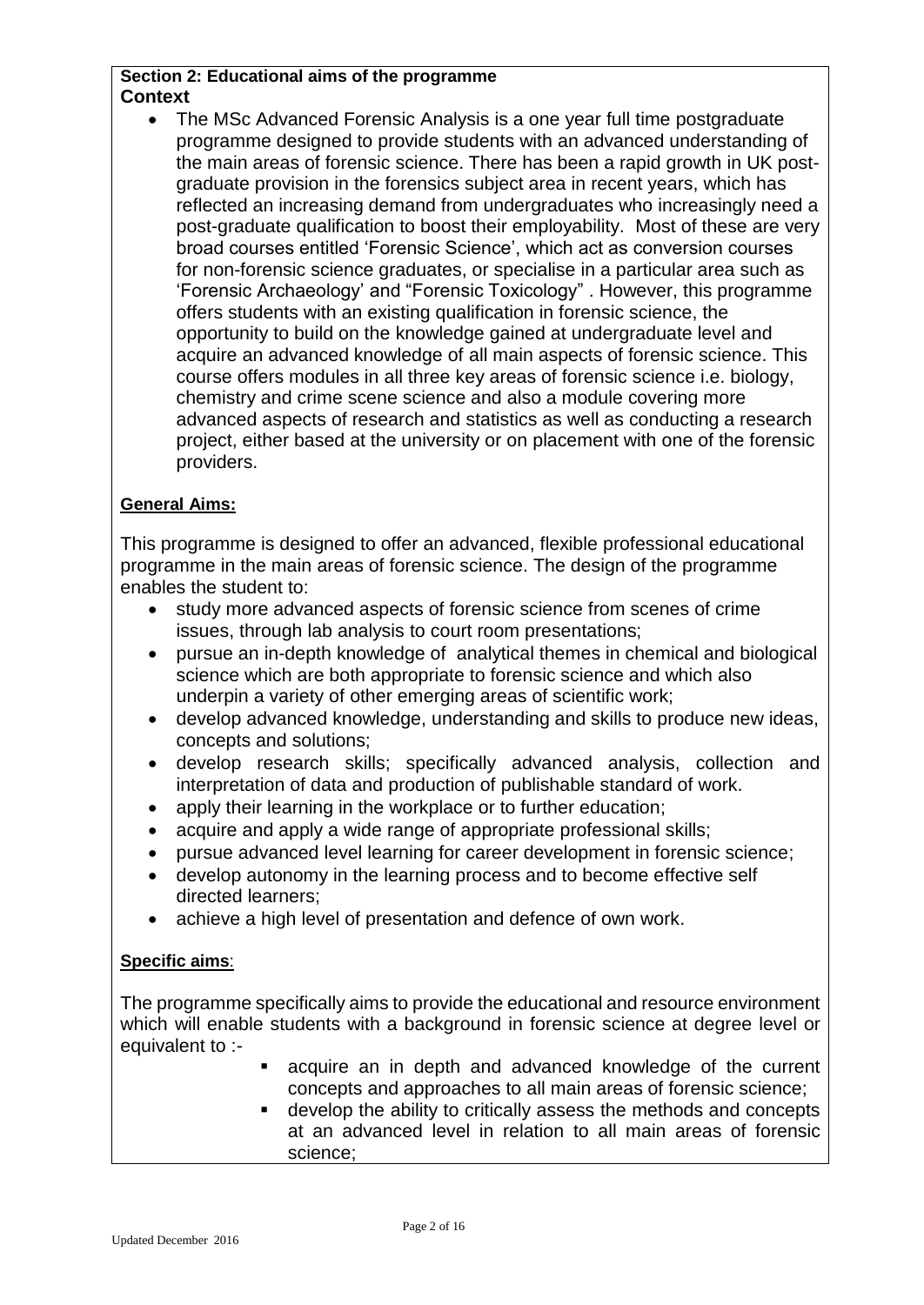- develop practical skills in all main areas of forensic science and study an in depth area of choice in forensic science through a research project;
- equip students with transferable professional and practical skills appropriate to a career in forensic science and allied disciplines.

The programme team aim to create a friendly and supportive atmosphere that will enable individual students to use the graduate learning experience at UWE and the Graduate School in the Faculty of Health and Life Sciences, to provide a postgraduate foundation for lifelong learning, continuing professional development and future careers.

The programme team aim to provide a curriculum that is enhanced by a balance of experience from research, consultancy and professional practice.

# **Section 3: Learning outcomes of the programme** *The award route provides opportunities for students to develop and demonstrate knowledge and understanding, qualities, skills and other attributes in the following areas: …*

| A Knowledge and understanding                                   |                                                                                     |  |  |  |  |
|-----------------------------------------------------------------|-------------------------------------------------------------------------------------|--|--|--|--|
|                                                                 |                                                                                     |  |  |  |  |
| Learning outcomes                                               | Teaching, Learning and Assessment<br><b>Strategies</b>                              |  |  |  |  |
| A Knowledge and understanding of:                               | <b>Teaching/learning</b><br>methods<br>and                                          |  |  |  |  |
|                                                                 | strategies:                                                                         |  |  |  |  |
| The scope and nature of forensic<br>1.                          |                                                                                     |  |  |  |  |
| evidence from a variety of                                      | Acquisition of 1-2 is through the three                                             |  |  |  |  |
| complex scenes and sources.                                     | main forensic modules (Forensic Biology                                             |  |  |  |  |
| 2. The current concepts and                                     | and Genetics, Forensic analysis and                                                 |  |  |  |  |
| developments within the forensic                                | <b>Toxicology and Advanced Crime Scene</b>                                          |  |  |  |  |
| field $\cdot$ -                                                 | Science)                                                                            |  |  |  |  |
| i) innovative techniques used in                                |                                                                                     |  |  |  |  |
| crime scene investigation.                                      | Learning outcomes 3-5 is addressed                                                  |  |  |  |  |
| ii) specialist equipment and                                    | through all modules especially the                                                  |  |  |  |  |
| principal laboratory methods                                    | research project.                                                                   |  |  |  |  |
| routinely used in forensic science.                             |                                                                                     |  |  |  |  |
| ii) evaluation and interpretation of<br>complex evidence types. | There will be a range of teaching and<br>learning strategies including lectures and |  |  |  |  |
| 3. The role of research in furthering                           | discussion, team working, case studies                                              |  |  |  |  |
| knowledge and understanding                                     | and problem based learning. The use of                                              |  |  |  |  |
| 4. Methods of acquiring, interpreting                           | a crime scene house will be employed to                                             |  |  |  |  |
| and analysing information and                                   | give students experience of crime scene                                             |  |  |  |  |
| data with a critical understanding                              | examination and laboratory practicals will                                          |  |  |  |  |
| of the appropriate contexts for                                 | form a key part of student learning.                                                |  |  |  |  |
| their use in practice;                                          | Research and practice-based enquiry is                                              |  |  |  |  |
| The use of research and practice-<br>5.                         | particularly addressed in the Research                                              |  |  |  |  |
| based inquiry to create, interpret                              | Methods and the Project Module.                                                     |  |  |  |  |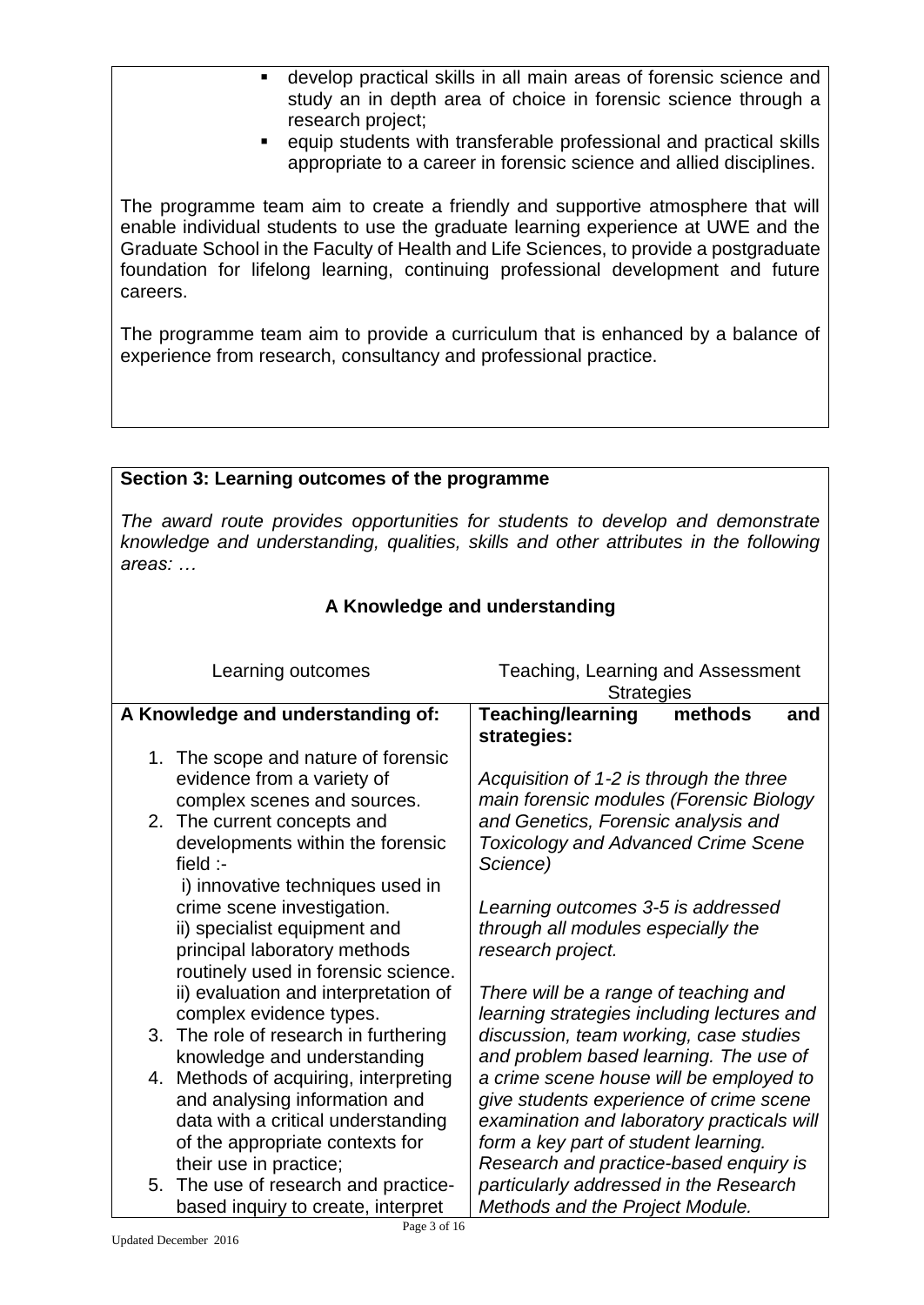| and apply knowledge in the<br>context of forensic science and<br>other scientific disciplines. | Additional support is provided through<br>tutorial and workshops as well as a<br><b>Virtual Learning Environment to enable</b><br>access to on-line learning and support,<br>both at UWE, and off-campus. Other e-<br>learning resources include,                                                      |
|------------------------------------------------------------------------------------------------|--------------------------------------------------------------------------------------------------------------------------------------------------------------------------------------------------------------------------------------------------------------------------------------------------------|
|                                                                                                | 'forensicnetbase', and the journals and<br>abstracts on 'science-direct'.<br>Throughout, the learner is encouraged to<br>undertake independent reading both to<br>supplement and consolidate what is being                                                                                             |
|                                                                                                | taught/ learnt and to broaden<br>their<br>individual knowledge and understanding<br>of the topics addressed.<br>To increase the effectiveness of their                                                                                                                                                 |
|                                                                                                | learning, students may approach<br>academics directly for advice and<br>assistance, but also have access to<br>dedicated student advisers, who are<br>available full-time to give general advice,<br>assist with access to the facilities and<br>help with personal difficulties and special<br>needs. |
|                                                                                                | <b>Assessment:</b><br>Knowledge and understanding is<br>assessed using a variety of methods,<br>including:                                                                                                                                                                                             |
|                                                                                                | formal examinations, tests and<br>assignments,<br>essays and different styles of reports,<br>problem solving exercises and data<br>analysis, crime scene examinations,<br>oral presentations, case studies and<br>research assessments                                                                 |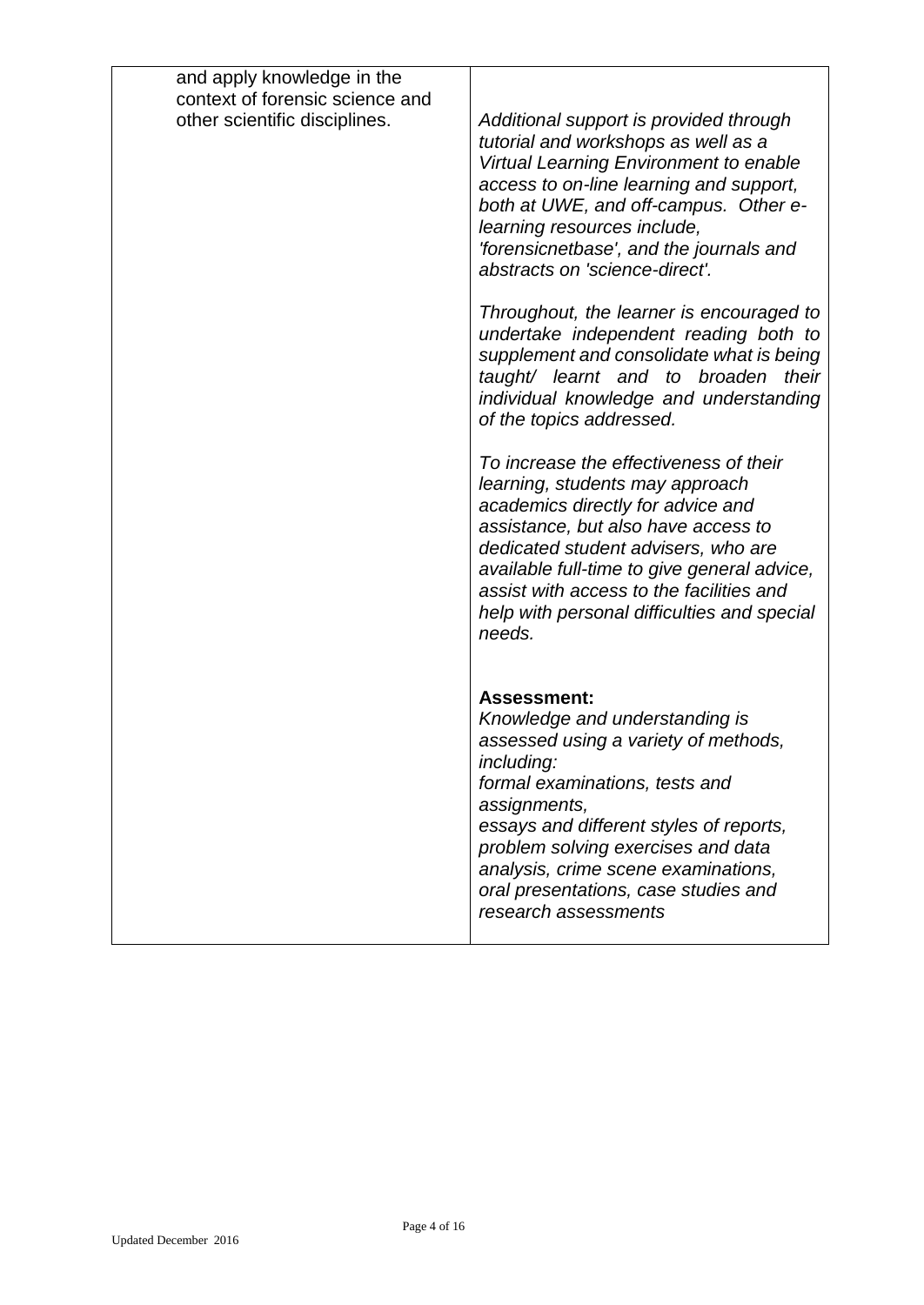| <b>B Intellectual Skills</b><br>A successful candidate will be able to:<br>1. critically evaluate and select<br>appropriate strategies for crime scene<br>examination;<br>2. critically evaluate and select<br>appropriate strategies/ techniques for<br>the examination of many types of<br>forensic evidence;<br>3. interpret and evaluate complex                                                                                                                                                                                                                                                                                                                                                                                            | <b>Teaching/learning</b><br>methods<br>and<br>strategies<br>Intellectual skills are developed through<br>discussion, team exercises, case studies<br>critical analysis and reflection on the<br>research. Throughout the programme<br>students are encouraged to undertake<br>independent inquiry to develop and to<br>broaden their individual knowledge and<br>intellectual skills. Specific training in<br>research skills is provided within the |
|-------------------------------------------------------------------------------------------------------------------------------------------------------------------------------------------------------------------------------------------------------------------------------------------------------------------------------------------------------------------------------------------------------------------------------------------------------------------------------------------------------------------------------------------------------------------------------------------------------------------------------------------------------------------------------------------------------------------------------------------------|------------------------------------------------------------------------------------------------------------------------------------------------------------------------------------------------------------------------------------------------------------------------------------------------------------------------------------------------------------------------------------------------------------------------------------------------------|
| scenes/ evidence and report on them<br>appropriately;<br>4. critically assess, present and discuss<br>primary reference source material;.<br>5. apply relevant advanced numerical<br>skills (including statistical analysis<br>where appropriate) to data sets;<br>6. develop strategies for updating,<br>maintaining and enhancing their<br>knowledge of forensic science;<br>7. analysis of data gained though<br>practical research.<br>8. ability to critically evaluate current<br>research and advanced scholarship.<br>9. learning through reflection on practice<br>and experience.<br>10. ability to construct reasoned<br>arguments to support their position on<br>the ethical and social impact of<br>advances in forensic science. | practical and project modules.<br><b>Assessment</b><br>A variety of assessment methods is<br>employed (see section A) Some/all test a<br>learner's ability to demonstrate skills 1-10<br>through assessed coursework and<br>project work, including verbal<br>presentations, posters and written<br>examinations.                                                                                                                                    |

 $\mathbf{r}$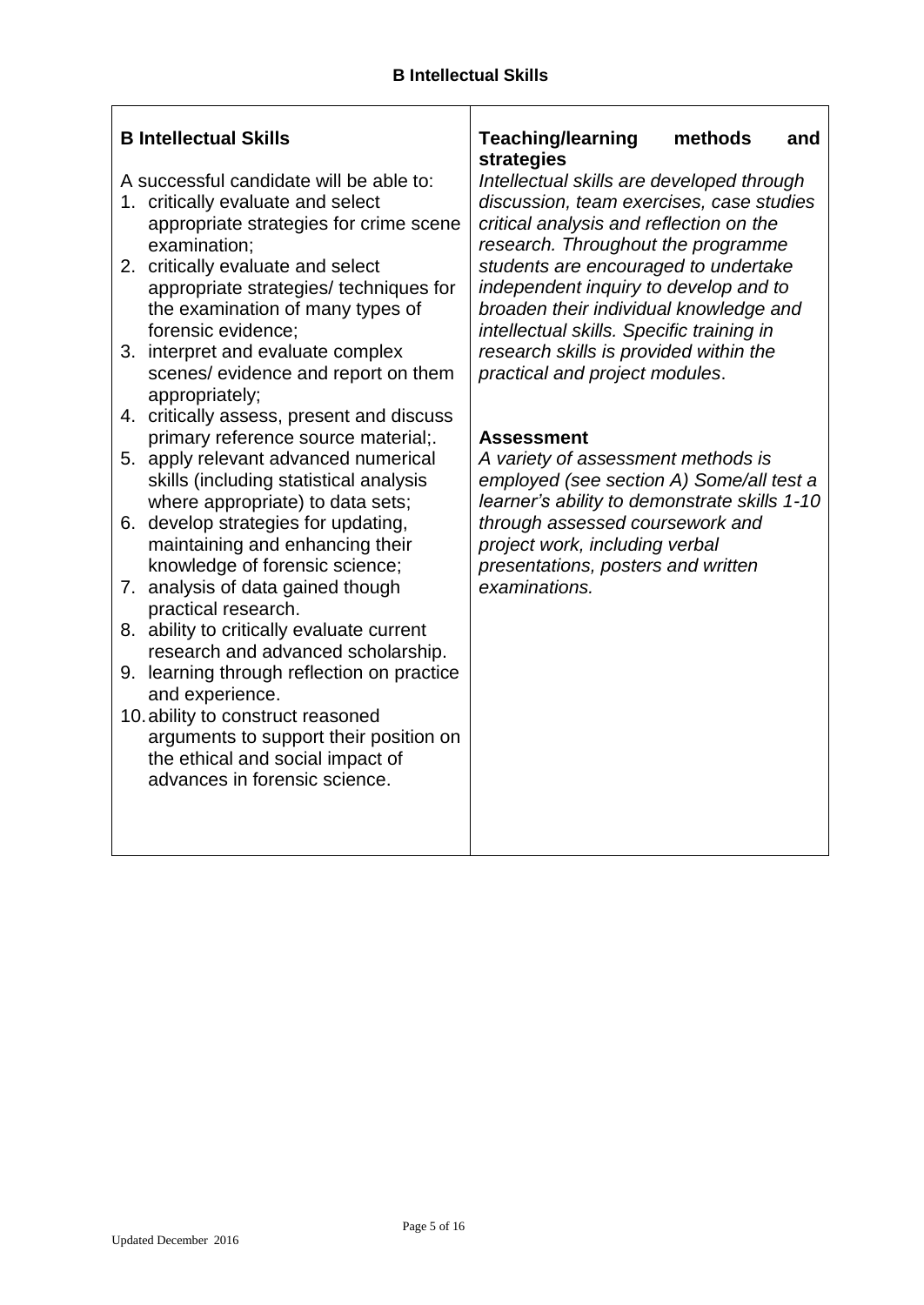# **C Subject/Professional/Practical Skills**

*A successful candidate will be able to: …*

- 1. demonstrate a clear and in-depth understanding of a wide range of forensic techniques;
- 2. show familiarity with the operation and uses of advanced equipment;
- 3. critically analyse and present experimental data;
- 4. demonstrate an in-depth understanding of research processes;
- 6. demonstrate an advanced understanding of a wide range of practical techniques and skills relevant to current forensic science practices;
- 7. demonstrate skills in both oral and written scientific communication relevant to forensic science;
- 8. plan, execute and present an independent piece of work, in which skills such as time management, problem solving and independence are evident.

#### **Teaching/learning methods and strategies**

*Achievement of learning outcomes is through a range of teaching and learning strategies including practical based learning, team working, case studies and problem based learning. The project module particularly addresses research design, methods and implementation. Throughout, the learner is expected to bring relevant knowledge to the programme, to develop and consolidate programme content and to ground his/her individual knowledge and understanding of the subject within the context of professional practice, where appropriate.*

*Additional support during the project on placement is provided through employer and subject experts.*

#### **Assessment**

*Assessment of 1-7 is through a range of assessments from coursework, formal examinations, oral presentations, research critiques, research practice, and portfolios.*

*Additionally, skill 8 is assessed in the project report and practical portfolio. along with the implementation and analysis of an original piece of independent research.*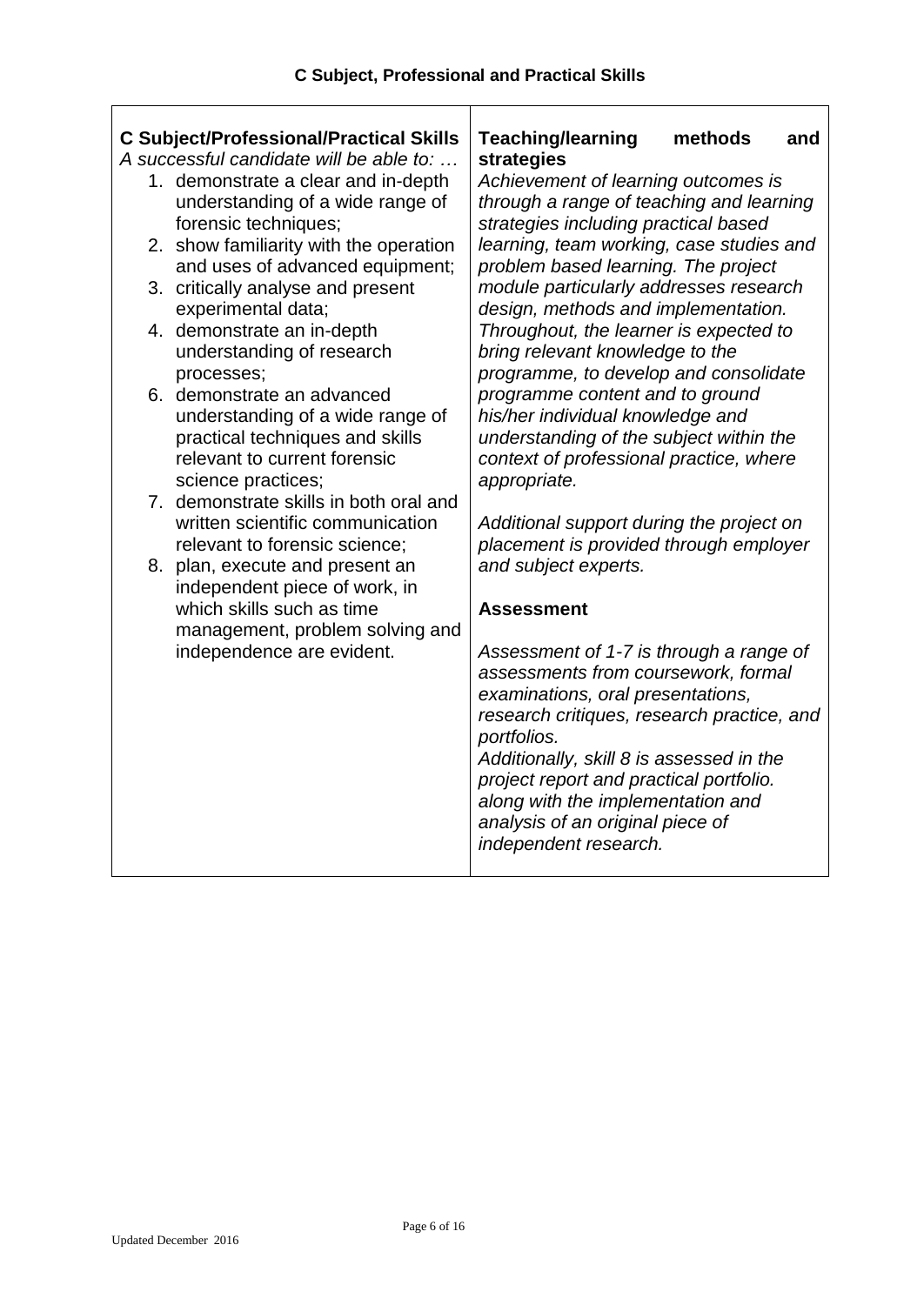| D Transferable skills and other attributes                                                                                                 | Teaching/learning methods and strategies                                                                                                                                      |  |  |  |
|--------------------------------------------------------------------------------------------------------------------------------------------|-------------------------------------------------------------------------------------------------------------------------------------------------------------------------------|--|--|--|
| A successful candidate will be able to:<br>1. work effectively within a group taking<br>on a variety of roles;                             | Transferable skills such as problem<br>solving, utilising learning resources, self<br>reflection, the management of information<br>and autonomy are developed to a very       |  |  |  |
| 2. utilise and develop extensive skill in<br>using a variety of learning resources;                                                        | high standard across all modules and in<br>the dissertation. Communication skills are<br>developed in modules containing oral<br>presentation exercises such as the court     |  |  |  |
| 3. undertake self reflection and to reflect<br>on others, providing constructive<br>feedback;                                              | room exercise, but are also practised in<br>the crime scene examination<br>where<br>communication and<br>team work are<br><b>These</b><br>activities<br>essential.<br>develop |  |  |  |
| 4. undertake independent research to a<br>high standard;                                                                                   | written, graphical, visual and<br>verbal<br>communication skills.                                                                                                             |  |  |  |
| 5. demonstrate independent and self<br>critical learning;                                                                                  | Personal effectiveness skills such<br>as time management, goal setting, and<br>management of learning are required in                                                         |  |  |  |
| 6. engage confidently in academic and<br>professional communication;                                                                       | all modules. Professional skills involve the<br>development and assessment of key<br>practical and organisational skills which                                                |  |  |  |
| 7. understand and analyse different<br>types of scientific data;                                                                           | require self evaluation and reflection.                                                                                                                                       |  |  |  |
| 8. disseminate and communicate<br>findings both written and orally;                                                                        | <b>Assessment</b><br>Skills 1-14 will be developed through a<br>range of teaching and learning strategies                                                                     |  |  |  |
| 9. design and justify research to meet a<br>wide range of objectives;                                                                      | including: practice based learning, team<br>working, case studies, problem based<br>learning. Students will be encouraged to                                                  |  |  |  |
| 10. communicate clearly across a range<br>of mediums to a wide variety of<br>audiences                                                     | consider how they might apply them<br>outside the experience of their current<br>studies. Assessment of specific skills is<br>individual and in the context of project        |  |  |  |
| 11. write clearly, succinctly and<br>appropriately;                                                                                        | based learning.                                                                                                                                                               |  |  |  |
| 12. self-direct and demonstrate originality<br>in tackling and solving problems;<br>13. communicate effectively in a range of<br>contexts; |                                                                                                                                                                               |  |  |  |
| 14. apply IT skills in professional and<br>technical practice.                                                                             |                                                                                                                                                                               |  |  |  |

 $\mathbf{r}$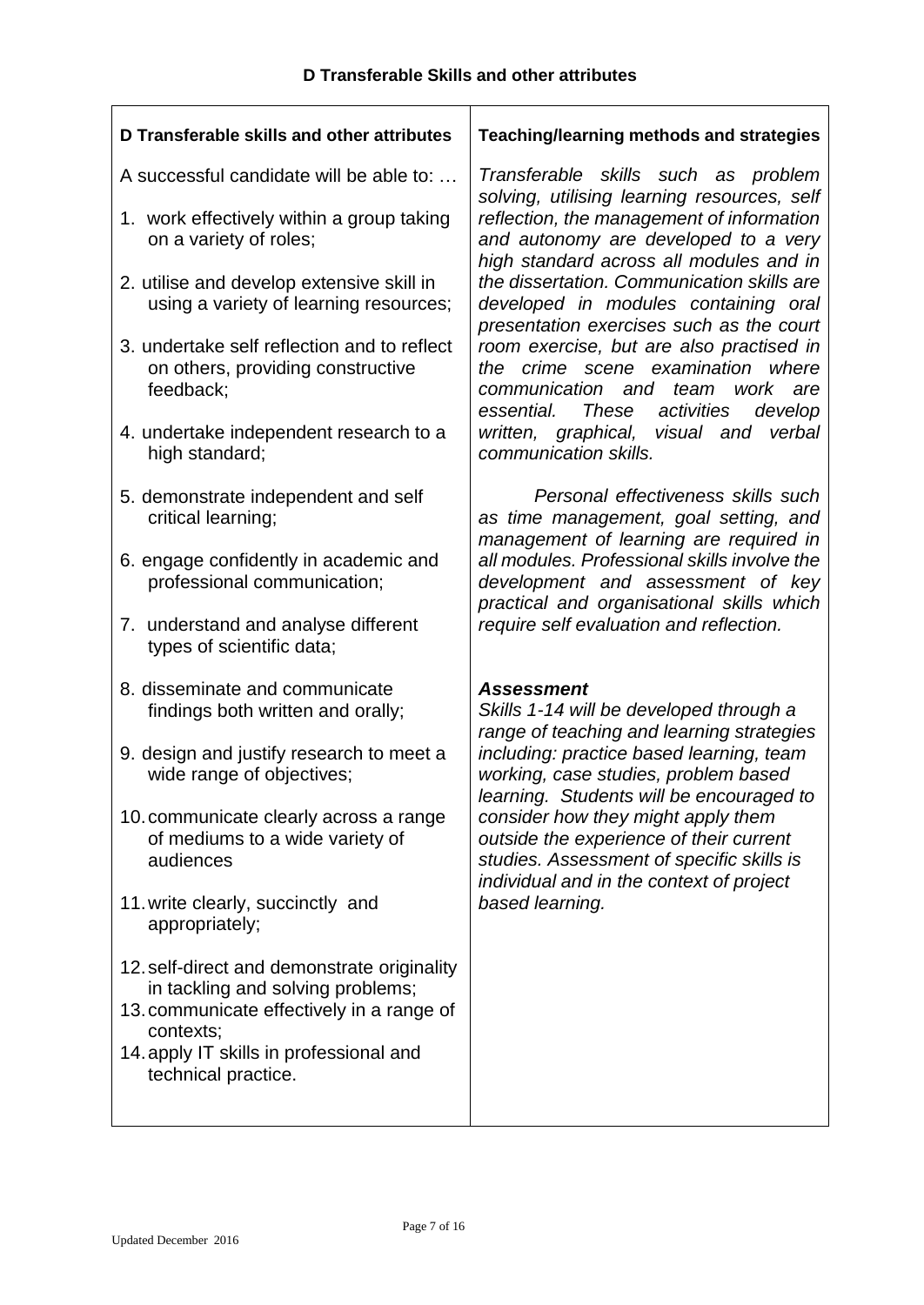#### **Section 4: Programme structure**

*Use next page to provide a structural chart of the programme showing:*

- *Level and credit requirements*
- *Interim award requirements*
	- *Module diet, including compulsory/core/optional modules*

**Full time** route through the programme

| <b>ENTRY</b> |                       | <b>Compulsory modules</b>                                                                                                                                                                                                                                                                                                 | <b>Interim Awards:</b><br><b>PG Cert in Advanced</b>                                                                                                                                                                                |
|--------------|-----------------------|---------------------------------------------------------------------------------------------------------------------------------------------------------------------------------------------------------------------------------------------------------------------------------------------------------------------------|-------------------------------------------------------------------------------------------------------------------------------------------------------------------------------------------------------------------------------------|
|              |                       | <b>USSKCB-30-M</b> (first half)<br>Forensic Biology and<br>Genetics<br>USSJRX-30-M (first half)                                                                                                                                                                                                                           | <b>Forensic Analysis</b><br>• Credit requirements<br>60 credits                                                                                                                                                                     |
|              | Level M-Semester 1    | Forensic Analysis and<br>Toxicology<br>USSJRY-30-M (first half)<br><b>Advanced Crime Scene</b><br>Science<br>USSKM3 -30-M (first half)<br><b>Research Methods and</b><br><b>Practical Skills</b><br>USSJ6C-60-M<br><b>Research Project</b><br>(proposal)                                                                  | PG Dip in Advanced<br><b>Forensic Analysis</b><br>Credit<br>requirements 120<br>credits<br><b>Awards:</b><br>Target highest<br>MSc<br>Advanced<br><b>Forensic Analysis</b><br>Credit<br>$\bullet$<br>requirements<br>180<br>credits |
|              | 2<br>Level M-Semester | <b>Compulsory modules</b><br><b>USSKCB-30-M</b> (second half)<br>Forensic Biology and<br>Genetics<br><b>USSJRX-30-M</b> (second half)<br>Forensic Analysis and<br>Toxicology<br><b>USSJRY-30-M</b> (second half)<br><b>Advanced Crime Scene</b><br>Science<br>USSJ6C-60-M<br><b>Research Project</b><br>(laboratory work) |                                                                                                                                                                                                                                     |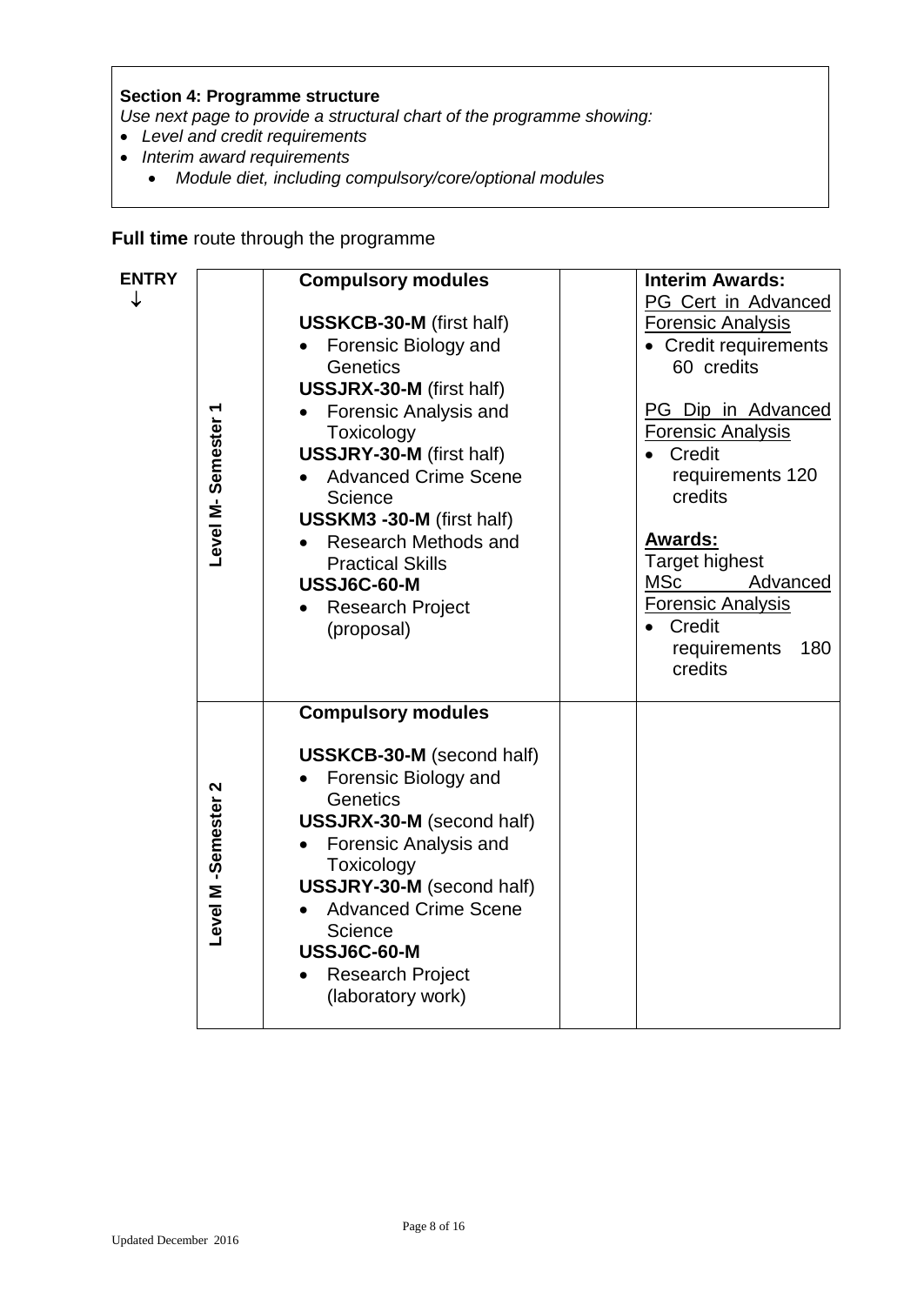|                          | Level M-Semester 3 | <b>Compulsory modules</b><br>USSJ6C-60-M<br>$\bullet$ | Research Project<br>(laboratory work and<br>write –up) |  |  |
|--------------------------|--------------------|-------------------------------------------------------|--------------------------------------------------------|--|--|
| $\rightarrow$ GRADUATION |                    |                                                       |                                                        |  |  |
|                          |                    |                                                       |                                                        |  |  |
|                          |                    |                                                       |                                                        |  |  |
|                          |                    |                                                       |                                                        |  |  |
|                          |                    |                                                       |                                                        |  |  |
|                          |                    |                                                       |                                                        |  |  |
|                          |                    |                                                       |                                                        |  |  |
|                          |                    |                                                       |                                                        |  |  |
|                          |                    |                                                       |                                                        |  |  |
|                          |                    |                                                       |                                                        |  |  |
|                          |                    |                                                       |                                                        |  |  |
|                          |                    |                                                       |                                                        |  |  |
| Updated December 2016    |                    |                                                       | Page 9 of $16\,$                                       |  |  |

## $\rightarrow$  GRADUATION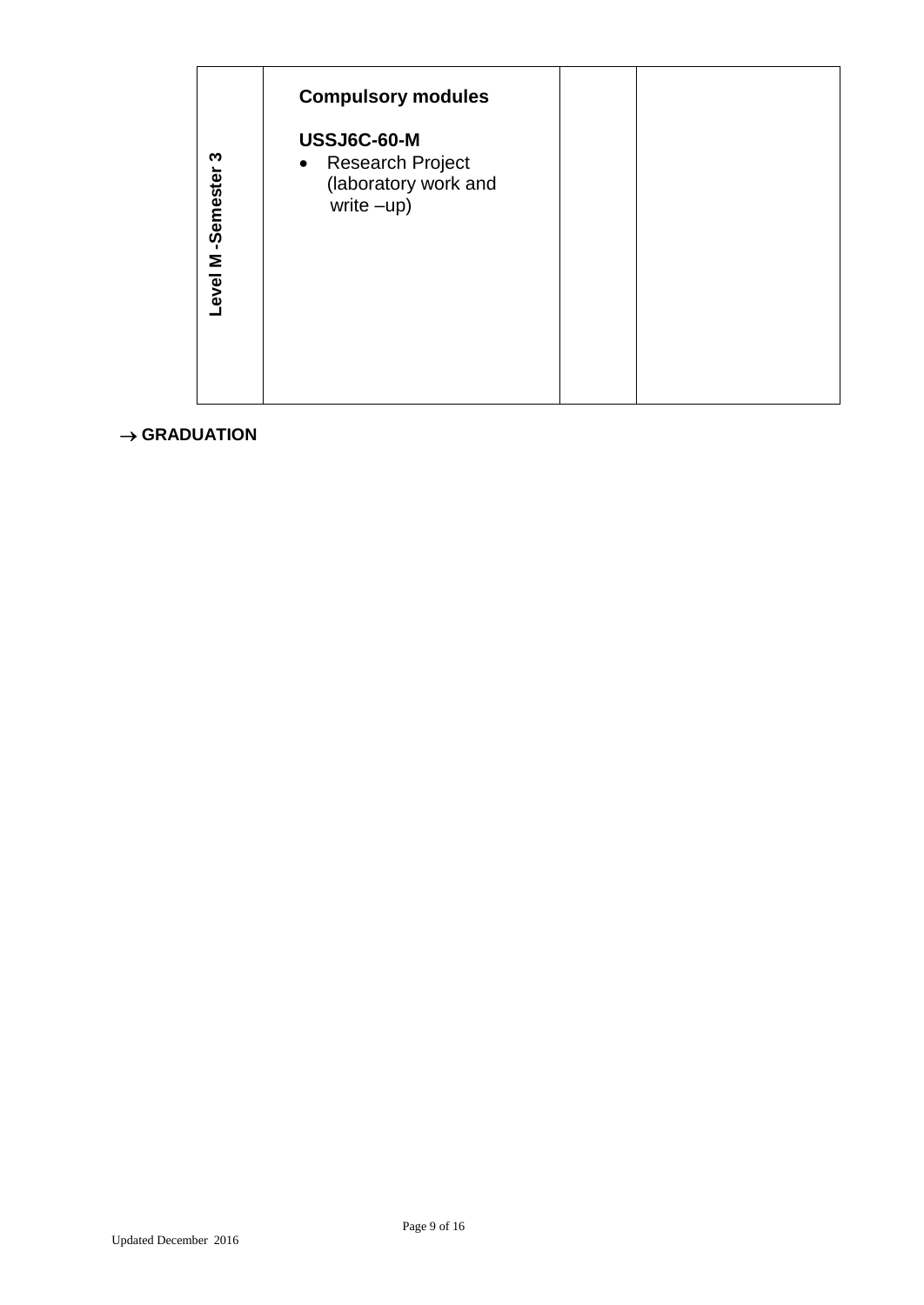#### **Section 5: Entry requirements**

Students who have graduated with a minimum of a lower second class honours degree from a programme fully accredited\* by the Chartered Society of Forensic Sciences will be allowed direct entry to the course. Students with a minimum of a lower second class honours degrees in a relevant subject (on a programme not fully accredited by the CSoFS) will also be eligible to apply for the course but must attend a four week summer school prior to the start of the course. This route would be available to overseas students and for all students would incur an additional fee.

\*Full accreditation means in all three component standards. **Section 6: Assessment Regulations**

**A: Approved to University Academic Regulations and Procedures** Academic Regulations and Procedures 2016/17 (Corporate and Academic Services)

### **Section 7: Student learning: distinctive features and support**

This is an advanced academic programme that provides for the development of new knowledge, skills and techniques in forensic science in a supportive learning environment. Delivery of the programme utilises the wide range of expertise of academics and professionals from the Faculty of Health and Life Sciences and external specialists. It also provides the student with the opportunity to gain advanced hands-on experience of the latest equipment used in many forensic labs and the opportunity to experience crime scene examination with a dedicated crime scene house, which is fully fitted with CCTV equipment enabling an excellent student learning experience. This is coupled with a garage and garden for simulating vehicular and outdoor crime scenes.

Programme flexibility occurs through provision of a choice of project topics enabling students to enhance skills in areas they wish to develop. These can be undertaken in the laboratories on campus or on placement with one of the police forces/ forensic providers. Flexibility is further provided through a modular programme that provides qualifications from a Postgraduate Certificate, to a Postgraduate Diploma, to a Masters Degree and through optional modes of study as full-time students.. A successful outcome should enhance an individual's opportunities to apply for a range of scientific positions within the forensic science sector and/or move into an appropriate PhD programme.

The programme has induction events that introduce the programme and its organisational context, distribute reading and other materials in advance of modules and provide training workshops. Training workshops, at induction will cover the use of all appropriate University facilities, for example the virtual learning resources and communications and administrative and training support structures. Induction training events are principally designed to make sure students know how to learn effectively, using the facilities they will need to support their learning.

Student learning for each module is structured as appropriate to the module and will include, for example, study preparation, workshop or practical sessions, lecture, seminar discussion, project work, independent learning, assessment.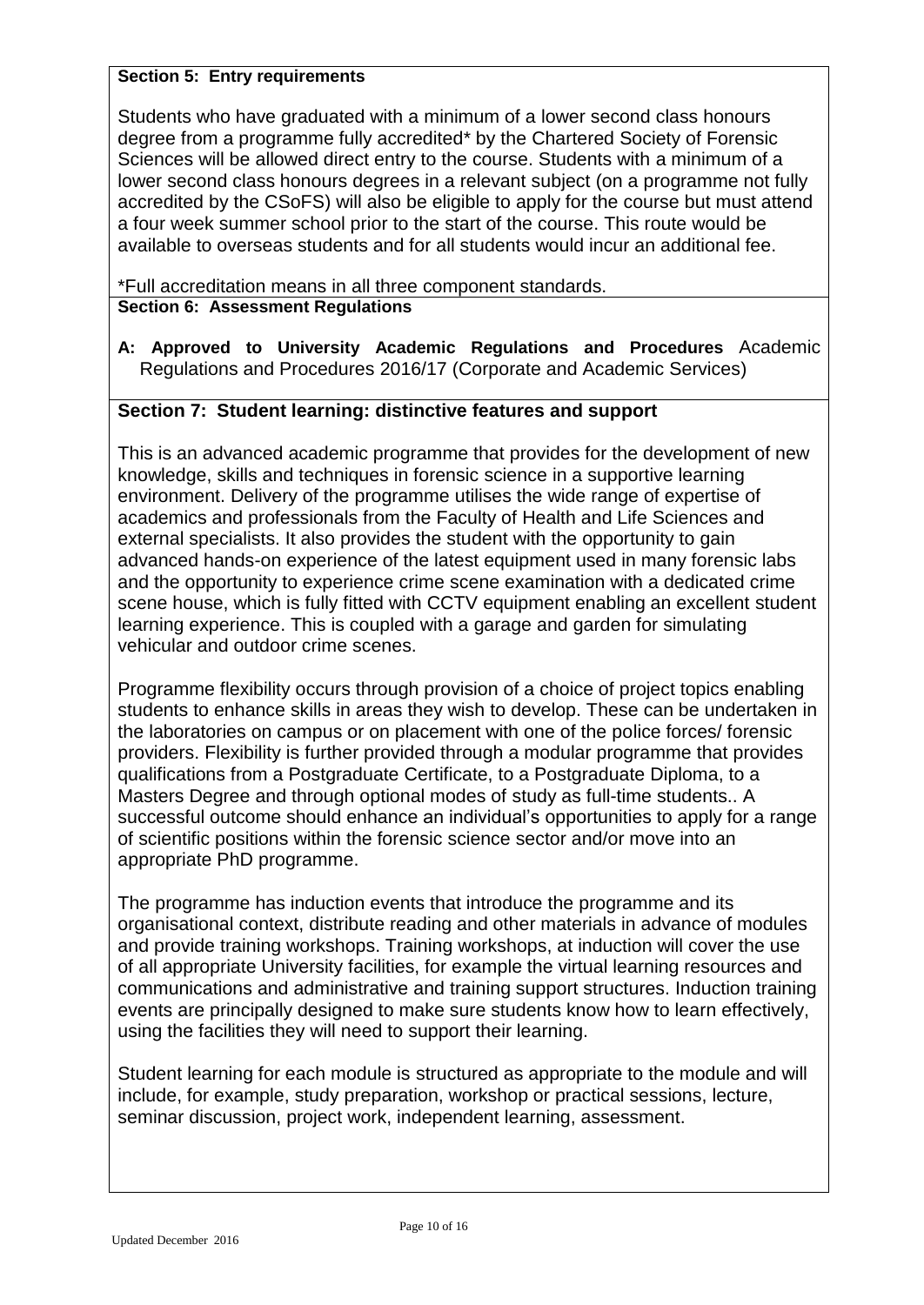## **Section 8 Reference points/benchmarks**

This specification sets out how external and internal reference points have been drawn upon in programme design.

#### **QAA reference points**

The programme has been developed in accordance with QAA statements on postgraduate qualifications, and in relation to QAA Masters level descriptors (March 2010) and the structure of the proposed degree is fully consistent with the QAA position statement on postgraduate qualifications.

**External reference points** are government and industry development policy and research priorities.

Specifically:-

- Increased demand for forensic qualifications/research by industry and graduates of forensic science undergraduate courses.
- Faculty external activities and links to forensic analysis providers and forensic suppliers such as, Mass Spec analytical, LGC forensics, West technologies (forensics) and Orchard Cellmark

**Internal reference points** are the programme teams expertise, experience and professional links.

Specifically:-

- HLS development of postgraduate provision, supported by the Faculty Graduate School and postgraduate study facilities.
- HLS academic strengths in the current issues areas which are in demand for advanced knowledge and skill development in all aspects of Forensic Science.
- HLS applied interdisciplinary research, consultancy and professional practice. This includes work with national and regional government agencies, the professions, business and industry. For example: Mass Spec Analytical and Avon and Somerset Police.

#### **University teaching and learning policies**

In line with the universities teaching and learning policies, this programme takes a student-centred approach to learning by allowing students to take control of aspects of their learning and providing a learning environment that stimulates active engagement and participation. The programme seeks to create an environment that will stimulate students to take responsibility for aspects of their learning, while the module team facilitate this learning. Module learning outcomes have been designed to ensure that students meet the overall programme learning outcomes on completion of the programme.

A variety of assessment methods are incorporated within the programme to cater for a diversity of approaches to learning. The programme teams recognise the importance of both summative and formative assessments and feedback as an integral part of the learning teaching process. All assessments comply with university assessment regulations, in line with this the MSc will be awarded to students who can demonstrate: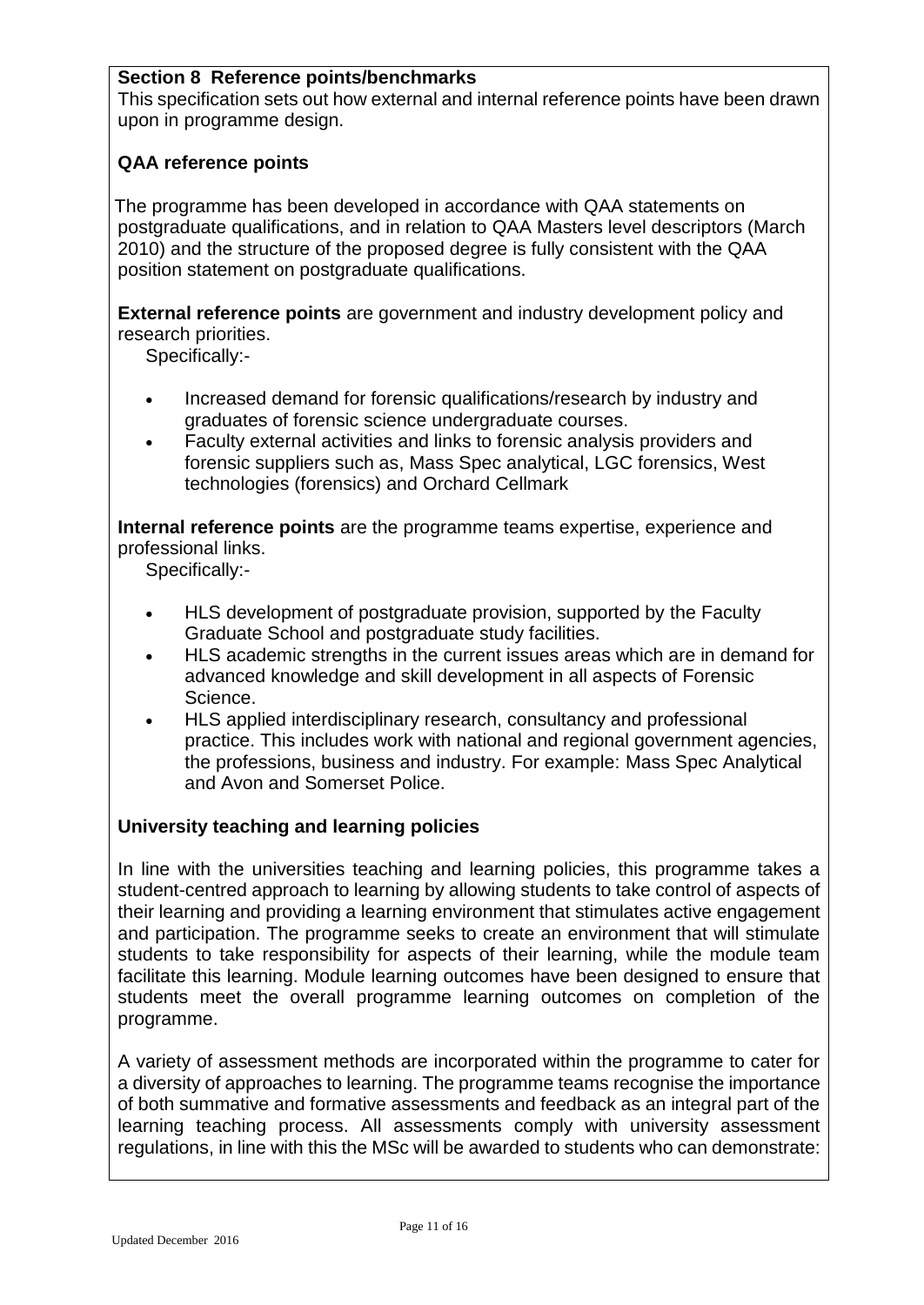- systematic understanding of knowledge, and a critical awareness of current problems and/or new insights, much of which is at, or informed by, the forefront of their academic discipline, field of study, or area of professional practice;
- comprehensive understanding of techniques applicable to their own research or advanced scholarship;
- originality in the application of knowledge, together with a practical understanding of how established techniques of research and enquiry are used to create and interpret knowledge in the discipline;
- conceptual understanding that enables the student:
	- to evaluate critically current research and advanced scholarship in the discipline; and
	- to evaluate methodologies and develop critiques of them and, where appropriate, to propose new hypotheses.

Holders of the qualification will be able to demonstrate skills that**:**

- deal with complex issues both systematically and creatively, make sound judgements in the absence of complete data, and communicate their conclusions clearly to specialist and non-specialist audiences;
- demonstrate self-direction and originality in tackling and solving problems, and act autonomously in planning and implementing tasks at a professional or equivalent level;
- continue to advance their knowledge and understanding, and to develop new skills to a high level and will have the qualities and transferable skills necessary for employment requiring:
	- o the exercise of initiative and personal responsibility;
	- o decision-making in complex and unpredictable situations;
	- o the independent learning ability required for continuing professional development.

## **Subject benchmark statements**

Owing to its interdisciplinary nature, this programme draws on several subject benchmark statements for guidance.

## **Forensic Science Benchmarking**

The specific requirements for forensic science have been informed by the knowledge and experience of staff that have been trained, and are professionally active, in this rapidly developing field. Benchmarking for forensic science has however been derived from the accreditation standards of the Forensic Science Society. In addition, elements of the chemistry and bioscience benchmarks are relevant for the analytical aspects of forensic science. QA benchmarking for forensic science are under development in conjunction with the forensic science society.

## **Chemistry Benchmarking**

As chemistry only forms part of the programme, only some of the main aims of chemistry benchmarking are relevant:

- To develop in students the ability to apply their chemical knowledge and skills to the solution of (*theoretical and*) practical problems in chemistry.
- To develop in students, through an education in chemistry, a range of transferable skills, of value in chemical and non-chemical employment.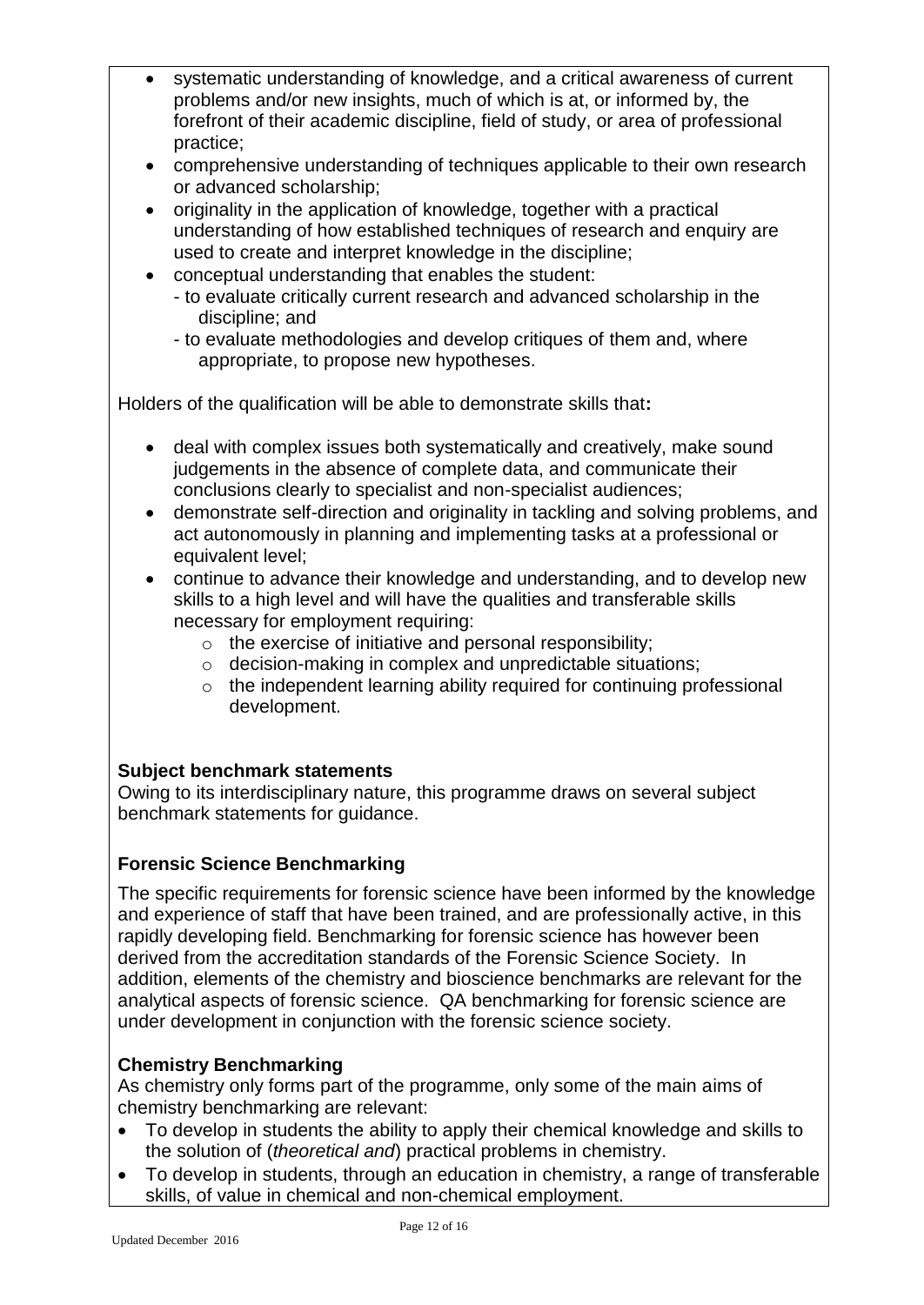The focus of this programme is on the practical application of chemistry to forensic science, and hence does not develop the same depth of theoretical understanding (italicised above) as a full postgraduate chemistry course.

Likewise this programme covers a sub-set of the subject knowledge expected of a masters level chemistry programme:

- The principles and procedures used in chemical analysis and the characterisation of chemical compounds.
- The principal techniques of structural investigations, including spectroscopy.
- The nature and behaviour of functional groups in organic molecules.
- The selection, preservation and analysis of specimens in forensic toxicology.

Most of the Abilities and Skills, Chemistry-related Practical Skills and Transferable Skills, identified by the Quality Assurance Agency for Higher Education for chemistry are equivalent to the Subject/Professional/Practical and Transferable Skills that define this programme.

# **Bioscience Benchmarking**

Bioscience benchmarking for Subject Knowledge adopts more inclusive statements implying a broad knowledge across the whole subject, which does not mirror the more focussed and practical approach in this programme. The programme draws on the following statements:

- ...together with specialised in-depth study (often career-related) of some aspects of the discipline or subject area. ………
- understanding of information and data, and their setting within a theoretical framework…….;
- Familiarity with the terminology, nomenclature and classification systems as appropriate;
- Methods of acquiring, interpreting and analysing biological information with a critical understanding of the appropriate contexts ……
- Knowledge of a range of practical and presentational techniques and methodologies relevant to the particular discipline, including data analysis and the use of statistics.

The Generic, Intellectual, and Practical Skills, that are not strongly subjectdependent, also map well to the Intellectual Skills and Subject/Professional/Practical Skills of this programme, e.g.

- The capacity to give a clear and accurate account of a subject, marshal arguments in a mature way and engage in debate and dialogue both with specialists and non-specialists;
- The ability to employ a variety of methods of study in investigating, recording and analysing material.

The Bioscience benchmarking of Transferable Skills mirrors the main issues identified in the other subject areas.

## **Requirements of Professional Bodies**

The Chartered Society of Forensic Sciences is the professional body which operates an accreditation scheme for university courses in forensic science which requires knowledge of its three component standards – (1) Crime Scene Investigation, (2) Laboratory Analysis and (3) Interpretation, Evaluation, and Presentation of Evidence. Students may join The Chartered Society of Forensic Sciences as student members.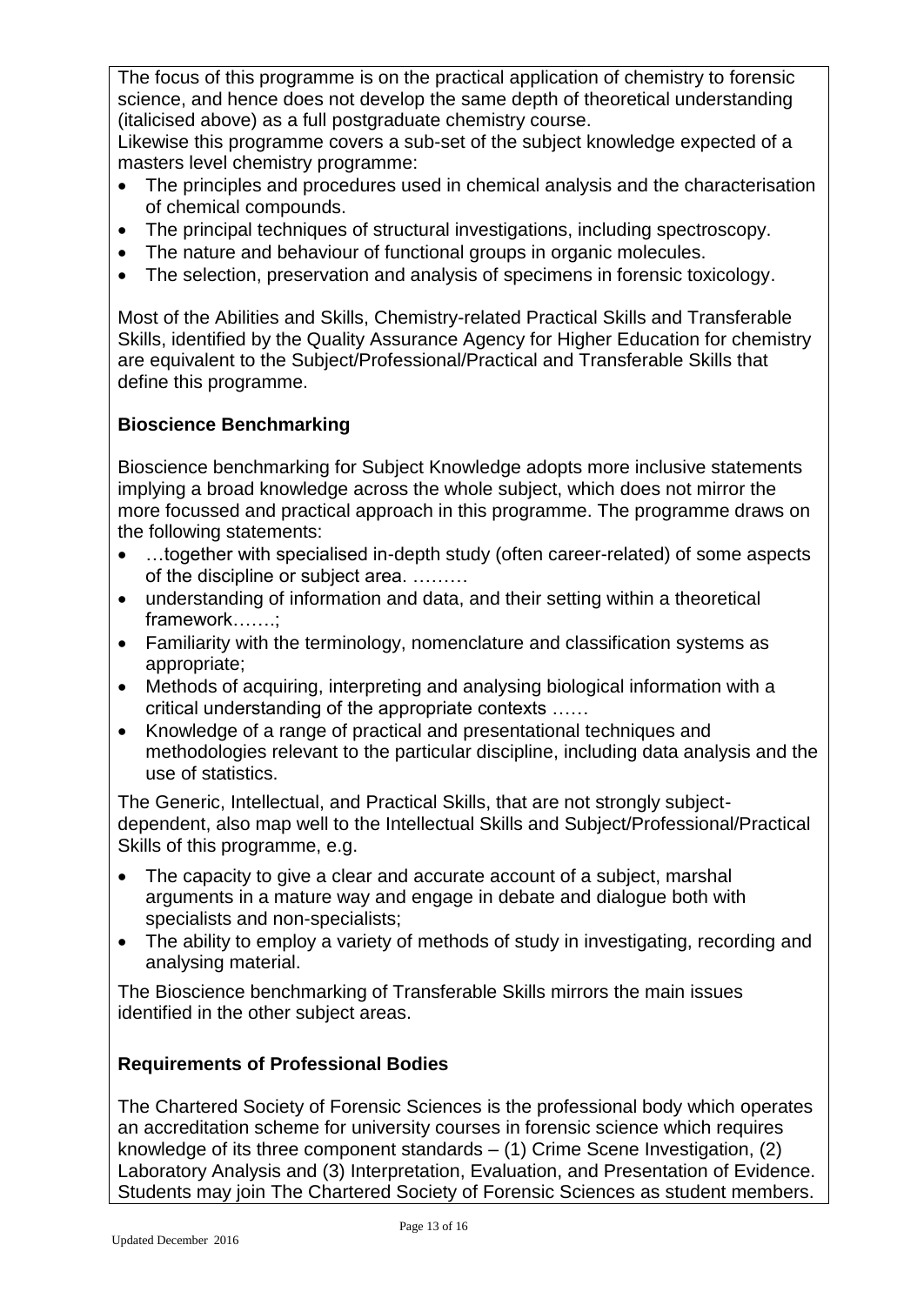The CSoFS does not accredit programmes which have not had at least one run through.

## **The University's mission statement**

This programme reflects well institutional policies and is fully consistent with the University's commitment to *"advance an inclusive, civilised and democratic society and its enrichment through education, research, consultancy and public service'' a*nd with its commitment *to the SW region and enhancing its reputation amongst employers*. This programme aims to produce postgraduates who are able to make a positive contribution to society deploying their skills within the industry and giving them the ability to gain employment within the forensic field in either case work or research. Project based work, presentations, discussion and teamwork encourage inclusivity and an appreciation of other's cultures and beliefs. The University's committee structure including student representation at all levels, together with the Faculty of Health and Life Sciences Graduate School encourages an appreciation of democracy and a feeling of ownership and responsibility. The needs of the SW region for forensic genetics skills and career development are explicitly supported by the programme.

### **Research carried out by staff**

Staff in the Faculty of Health and Life Sciences are research and consultancy active and consequently programme development, formal teaching and project work is underpinned and informed by current work. Staff contributing to the programme have an established record in supervising postgraduate research-based projects, and students may have the opportunity to carry out their projects working alongside research staff at post-doctorate level. Furthermore, there is on-going interdisciplinary research and practice which is encouraged and maintained by Faculty Research Centres and Groups.

Research and consultancy is undertaken in the following areas of particular relevance to forensic science:-

- Statistical methods and databases for the estimation of evidential value
- Genealogy using DNA profiling
- Low-template DNA
- Improvements of MSMS methods used in the detection of illicit drugs
- Elemental composition of soil
- Chemical sensors for drugs and arson accelerants

Some projects are carried out with regional forensic science companies or police forces.

Research specifically in forensic science topics is also supported by a wide range of other research interests across numerous biological and chemical fields.

Using the world-class research facilities of the Bristol Genomics Research Institute, and the Centre for Research in Biomedicine, the bioscience research is excellent and of international standard. Current research projects include:-

- Genomics research into molecular diagnostic methods for non-invasive prenatal diagnosis
- Neuroscience: the function of the blood-brain barrier
- In vitro toxicology
- Cancer and ageing
- Red cell membrane molecular biology and red cell antigen expression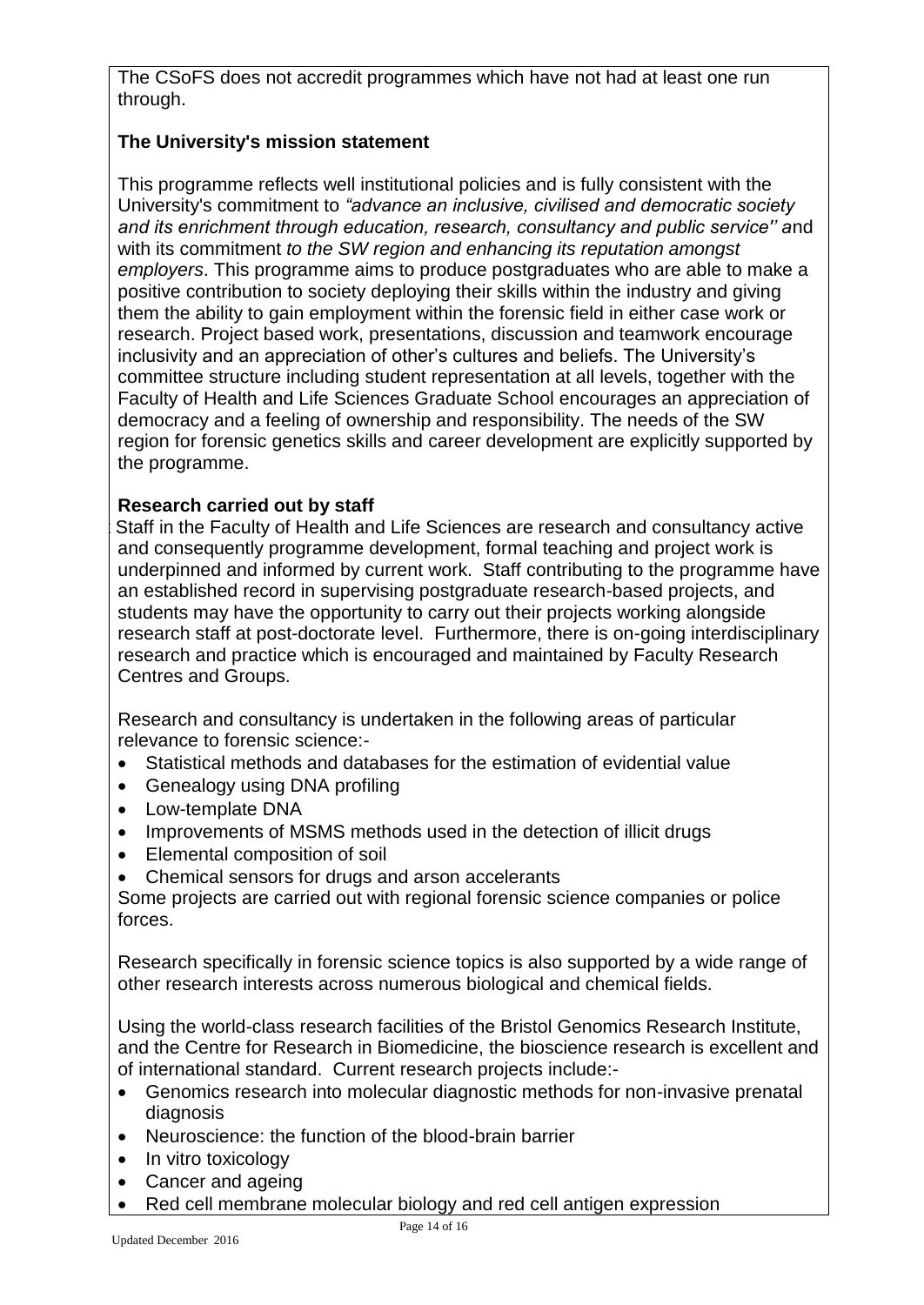Magnetic detection systems for biological interactions.

### **Employer feedback/interaction**

The faculty has excellent links with the forensic science practitioners in the area. The Avon and Somerset Constabulary are very supportive of the forensic science teaching at UWE, and has collaborated with a number of undergraduate research projects. Local Home Office Forensic Pathologists have also been involved with the faculty for many years - one is involved in teaching the level 3 compulsory forensic science module.

A local independent laboratory has strong links with the Forensic Science team at UWE – staff have assisted with statistical evaluations required for court presentations and some students undertake their undergraduate research project with this company.

## **Conclusion**

This specification provides a concise summary of the main features of the programme and the learning outcomes that a typical student might reasonably be expected to achieve and demonstrate if he/she takes full advantage of the learning opportunities that are provided. More detailed information on the learning outcomes, content and teaching, learning and assessment methods of individual modules can be found in module specifications. These are available on the University Intranet.

Programme monitoring and review may lead to changes to approved programmes. There may be a time lag between approval of such changes/modifications and their incorporation into an authorised programme specification. Enquiries about any recent changes to the programme made since this specification was authorised should be made to the relevant Faculty Academic Registrar.